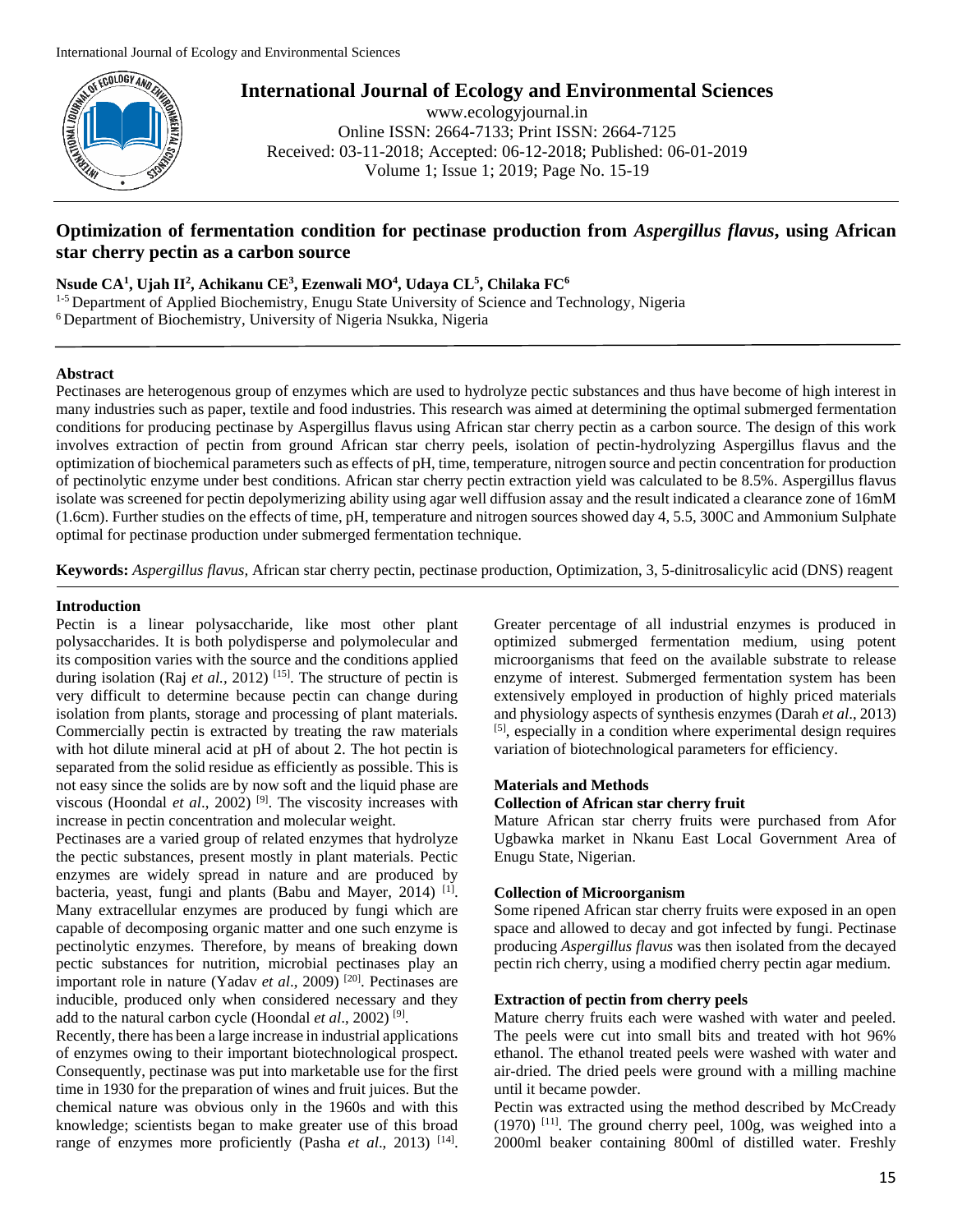ground sodium hexametaphosphate (12g) was added and the initial pH was adjusted with 3N HCL to  $2.2 \pm 0.1$ . The mixture was heated in a water bath at  $70^{\circ}$ C for 1 hour and stirred with a propeller-type stirrer. The pH was checked at intervals of 15mins. The water lost was replaced at intervals except in the last 20mins of the extraction. The mixture was vacuum filtered through a muslin cloth and the residue was washed with 200ml of distilled water, and the washings were added to the filtrate. The filtrate was concentrated by evaporation on a hot plate to approximately 1/5th of the initial volume.

The concentrated cherry pectin was cooled to  $50^{\circ}$ C and poured into a volume of ethanol in the ratio of 1:3.The ethanol contained 0.5M HCL. The mixture was stirred for 30mins and allowed to stand for 1 hour. The precipitate was vacuum-filtered and washed with ethanol-HCL solution. The extract was finally washed with acetone to remove traces of HCL and ethanol. The extract was dried in an oven at  $40^{\circ}$ C for five days, then air-dried to constant weight and ground finely.

# **Isolation of pectinolytic fungi**

Approximately 5g of the rotten cherry fruits were cut using sterile blade and homogenized in sterile medium of 1% cherry pectin; containing 0.14% of  $(NH_4)$ <sub>2</sub> SO<sub>4</sub>, 0.2% of K<sub>2</sub>HPO<sub>4</sub>, 0.02% of MgSO4.7H2O, 0.1% of nutrient solution containing; 5g/L FeSO4.7H2O, 1.6mg/L MnSO4.H2O, 1.4mg/L ZnSO4.7H2O,  $2.0$ mg/L CoCl<sub>2</sub> and pH 5.0, using a modification of Udewobele *et al* (2014). The pH of the medium was adjusted to pH 5.0 by using 1.0N HCl/1.0N NaOH. The mixture was incubated at room temperature  $(30^{\circ}C)$  for 24 hours. The liquid broth as prepared above was added to 3% agar-agar (the gelling agent) and the media autoclaved at 121°C for 15min. The sterilized media poured aseptically into Petri dishes and allowed to form solid cherry pectin agar gel. The plates were then incubated  $30^{\circ}$ C overnight to check for sterility. A loop each of homogenized extracts from the liquid media was streaked onto the solid cherry pectin agar media, under the flame of Bunsen burner. Streaks were made from each side of the plate, marking an initial point, with sterilization of the wire loop after each side has been completed. The plates were thereafter incubated at 30°C till visible colonies of fungi were observed. *Aspergillus flavus* isolated from the morphological contrasting colonies was purified by repeated streaking and sub-culturing on separate plates. This process was continued till pure *Aspergillus flavus* isolates was obtained. Pure fungal isolates was maintained on Potato Dextrose Agar (PDA) slopes or slants and stored at 4°C as stock cultures. The PDA media were prepared according to the manufacture's description.

#### **Agar well diffusion assay**

The fungal isolate were qualitatively screened for pectinolytic activity, using agar well diffusion method. The cherry pectin agar plate was prepared and three wells were made with sterilized cork borer in the petri plate under aseptic conditions. The wells were filled with 5 days old culture filtrate and incubated at room temperature overnight. The substrate utilized zone around the

colony was observed using iodine solution (Bijesh *et al*., 2015).

## **Quantitative screening of fungal isolates for pectinolytic activity**

A modified cherry pectin liquid media was employed using 250ml Erlenmeyer flasks containing 100ml of sterile cultivation media optimized for pectinase production with 0.1% NH4NO3, 0.1% NH<sup>4</sup> H2PO4, 0.1% MgS04.7H2O, 0.5% citrus pectin and pH adjusted to 5.0. The flasks were stoppered with aluminum foil and autoclaved at  $121^{\circ}$ C 15psi for 15min. With the aid of a flamed, cooled cork borer (10mm) and transfer needle, one disc of fungal hyphae from edge of actively growing fruit agar culture was introduced into the liquid media. The flasks were covered with sterile foil and incubated at  $30^{\circ}$ C for 4 days. After incubation, the cultures were harvested by filtration through Whatman No.1 filter paper. The filtrates were stored at 4°C and used as the crude enzymes for screening quantitative pectinolytic activity.

#### **Identification of Fungal Isolate**

The culture was sent to Microbiology unit of Brain Phosphorelationship Laboratory, Ogui Enugu, Nigeria for species identification. The color, texture, nature of mycelia or spores and growth patterns were also observed. Photographs of the cultures were also taken.

The three-day old pure culture was used in preparing microscopic slides. A little bit of the mycelia was dropped on the slide and a drop of lacto-phenol blue was added to it. A cover slip was placed over it and examination performed under the light microscope at X400 magnification. Identification was carried out by relating features and the micrographs to "Atlas of mycology" by Barnett and Hunter (1972). Species identification was by examining both macroscopic and microscopic features of a three day old pure culture. Colour, texture, nature of mycelia and/or spores produced, growth pattern in addition to microscopic features such as separation, spore shapes and so on were examined and confirmed *Aspergillus flavus*.

# **Fermentation Culture**

Submerged fermentation (SmF) technique was employed, using the method described by Ezugwu *et al* (2014), with the following modifications; five 250ml Erlenmeyer flasks containing 100ml of sterile cultivation media made up of  $0.1\%$  NH<sub>4</sub>NO<sub>3</sub>,  $0.1\%$ NH<sub>4</sub>H<sub>2</sub>PO<sub>4</sub>, 0.1% MgS0<sub>4</sub>.7H<sub>2</sub>O and 0.5% cherry pectin, adjusted to pH 5.0 by using 1.0N HCl/1.0N NaOH. The flasks were stoppered with aluminium foil and autoclaved at  $121\textdegree C$  15psi for 15min. Three day old cherry pectin agar culture of *Aspergillus flavus* was used to inoculate the flasks. In every sterile flask, one disc of fungal hyphae from edge of actively growing cherry pectin agar culture was added respectively using a flamed and cooled cork borer of diameter 10mm and then plugged properly. The culture was incubated for 5days at 30°C. At 24h interval, a flask was selected and the mycelia biomass separated by filtration through Whatman No.1 filter paper. The filtrates were analyzed daily for pectinase activity and extracellular protein concentration till the 5th day of fermentation.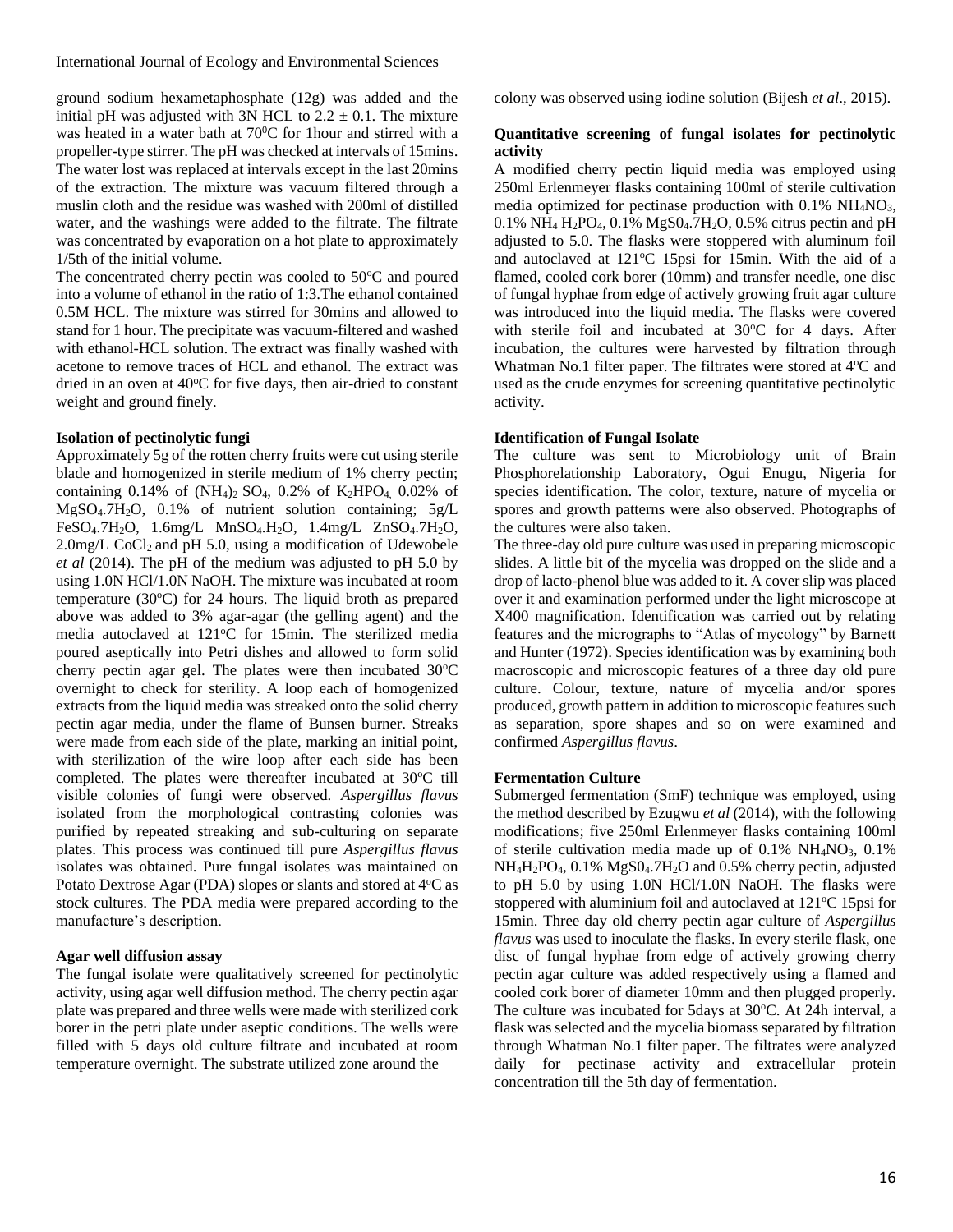#### **Pectinase Assay**

Pectinase activity was evaluated by assaying for polgalacturonase (Pg) activity of the enzyme. This was achieved by measuring the release of reducing groups from cherry pectins using a modification of the 3,5 dinitrosalicylic acid (DNS) reagent assay method described by Miller  $(1959)$ <sup>[12]</sup> as contained in Wang *et al.*(1997)<sup>[19]</sup> with little modifications.

The reaction mixture containing 0.8ml of 0.2% cherry pectin in 0.05M sodium acetate buffer of pH 5.0 and 0.2ml of enzyme solution were incubated for 20min. 1ml of DNS reagent was added and the reaction was stopped by boiling the mixture in a boiling water bath for 10mins. The mixture volume was made up to 4ml with 1ml of Rochelle salt solution and 1ml of distilled water. The reaction mixture was allowed to cool and then absorbance read at 575nm. One unit of enzyme activity was defined as the amount of enzyme that catalyzes the release of one micromole of galacturonic acid per minute.

# **Protein determination**

Protein content of the enzyme was determined by the method of Lowry et al. (1951) <sup>[10]</sup>, using Bovine Serum Albumin as standard. For protein standard curve, the reaction mixture contained 0.0-1.0 ml of protein stock solution (2 mg/ml BSA) in test tubes arranged in triplicates. The volume was made up to 1ml with distilled water. But for the test mixture, 0.1 ml of sample enzyme was mixed with 0.9ml of distilled water. In either case, 5 ml of solution E was added and allowed to stand at room temperature for about 10min. 0.5 ml of solution C (dilute Folin-Ciocalteau phenol reagent) was added with rapid mixing. After standing at room temperature for 30min, absorbance was read at 750 nm using spectrophotometer. Absorbance values were converted to protein concentration by extrapolation from the standard curve.

#### **Optimization of fermentation condition Effect of nitrogen sources on pectinase production**

The effects of different inorganic nitrogen sources (ammonium chloride, ammonium nitrate, ammonium sulphate, sodium nitrate) were determined. The various nitrogen sources were used separately at an equivalent concentration of 0.1% fermentation media. Crude pectinases extracted on day 4 were used to assay for pectinase activity and protein concentration using the methods described by Miller (1959) [12] as contained in Wang *et*   $al$  (1997)<sup>[19]</sup> with little modifications and Lowry *et al.* (1951)<sup>[10]</sup> respectively.

## **Effect of pectin concentration on pectinase production**

Effect of substrate (pectin) concentration on the production of pectinase was determined by carrying out 4 days submerged fermentation with 0.2, 0.4, 0.6, and 1.0% of cherry pectin at optimum (other factors being constant)**.** Pectinase activity and protein concentration were determined using the methods described by Miller (1959) [12] as contained in Wang *et al* (1997) [19] with little modifications and Lowry *et al.* (1951)<sup>[10]</sup> respectively.

## **Effect of pH on pectinase production**

The production of pectinase from the fungus at different pHs (3.5,

4.0, 4.5, 5.0, 5.5 and 6.0) at  $30^{\circ}$ C under optimal condition (other factors being constant) was carried out to determine the optimum pH for pectinase production. Pectinase activity and protein concentration were determined using same methods as for effects of pH.

## **Effect of temperature on pectinase production**

The optimum temperature for pectinase production was determined by varying the submerged fermentation temperature at  $30 - 60^{\circ}$ C interval of  $10^{\circ}$ C for 2 days, pH 5.0 and under optimal condition (other factors being constant). Pectinase activity and protein concentration were determined using same methods as above.

#### **Results and discussion**

In this research work, pectin was extracted from African star cherry with an extraction yield of 8.5% at pH of 2.2,temperature of 70<sup>o</sup>C and extraction time of 60mins using ethanol-Hcl method described by McCready  $(1970)$ <sup>[11]</sup>. Fungal strain was collected from decayed cherry fruit and then cultured in cherry pectin based agar medium. Based on macroscopic and microscopic characteristics of the fungal isolate, *Aspergillus flavus* was confirmed (Figure 1). The screening of fungal isolate for pectinolytic activity was of two methods; first, Agar well diffusion assay which gave a clearance zone of 16 mm (1.6cm). Reddy and sreeramulu (2012)<sup>[16]</sup> isolated 44 fungal strains from agricultural soils of Chittor district in which *Aspergillus flavus* showed maximum zone of clearance of 15.0mm for pectinolytic activity. The result of this work is comparable with that of the above mentioned author. The second method which involved examination of the fungal isolate for quantitative pectinolytic activity gave a specific activity of 2.13 U/mg on the maximum day  $(4<sup>th</sup>$  day) of enzyme production.



**Fig 1:** Pure culture of *Aspergillus flavus*

During the fermentation period of 5days, daily evaluation of pectinase activity and extracellular protein secretion by the organism were carried out and results used to generate daily specific activity. Highest specific activity of 2.13 U/mg was obtained on the 4th day, making the 4th day the maximum day of pectinase production (Figure 2). The result of this project is agreement with that of Doughari and Onyebarachi (2019) [7] who observed optimum production of polygalacturonase at incubation period of 96 h, pH 4.5 and at 35°C from *Aspergillus flavus* grown on orange peel.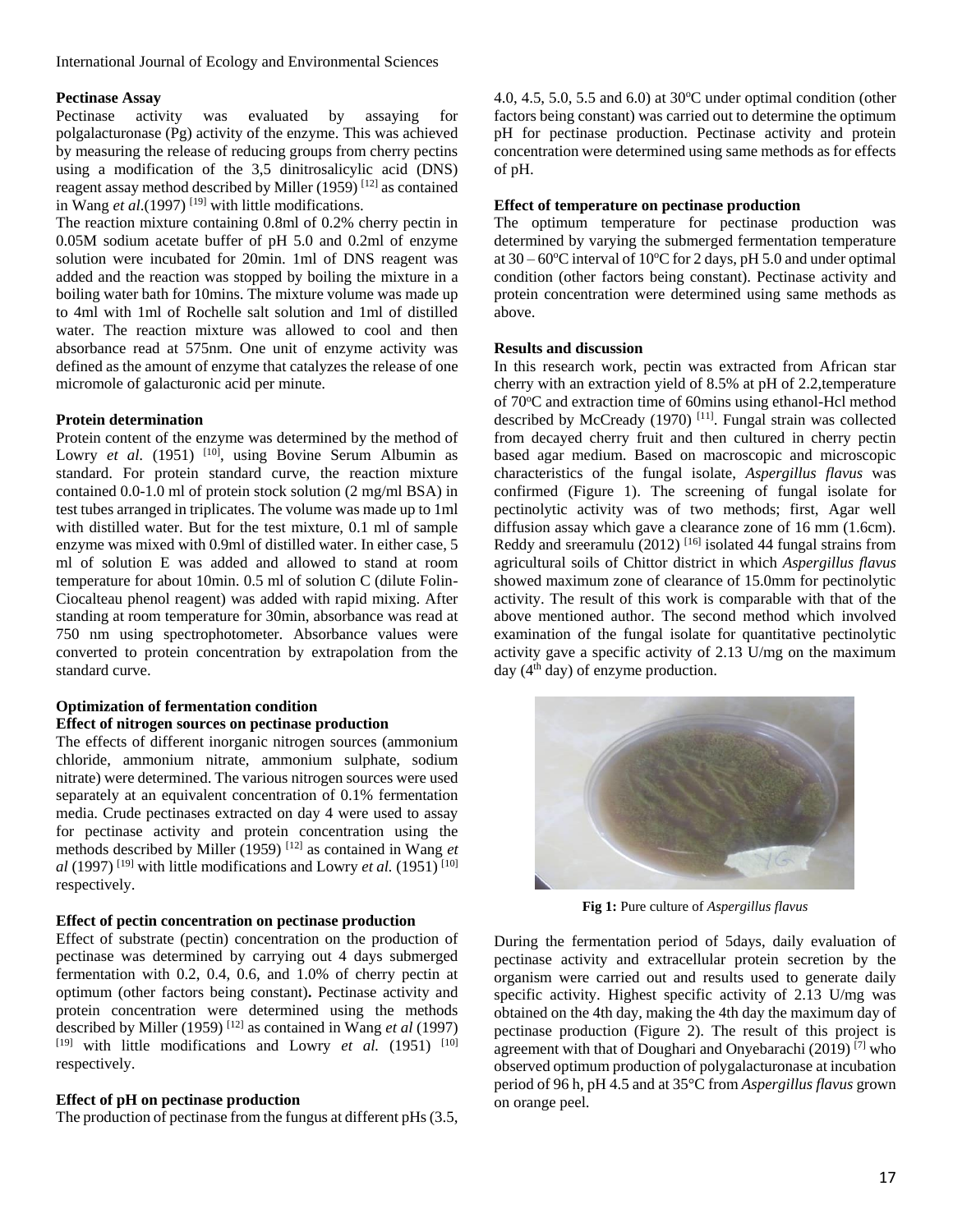

**Fig 2:** Effect time of pectinase production

The effect of pH on pectinase production was carried out within the pH ranges of 3.5-6.0 (at interval of 0.5) and the results revealed pH 5.5 best for pectinase production from *Aspergillus flavus* with a specific activity of 1.98U/mg (Figure 3). Panda *et*   $al$  (2012) <sup>[13]</sup> reported an optimum pH of 6.0 for pectinase production by *Aspergillus flavus*. The pH of 5.5 reported in this work is in agreement with that of Thangaratham and Manimegalai (2014) who observed high pectinase production at initial pH of  $5.5$  with temperature of  $35^{\circ}$ C. The effect of temperature ranges from  $30 - 60^{\circ}$ C at interval of 10 $^{\circ}$ C for 2 days revealed temperature of 30°C ideal for pectinase production with specific activity of 2.07 U/mg (Figure 4). Either increase or decrease beyond the optimum value show decline in enzyme production for both temperature and pH effects except at optimal conditions where highest enzyme concentration is extracted. This result is in agreement with the optimum temperature of 30°C though at pH 6.0 reported by Panda *et al* (2012) [13] during their studies on pectinolytic and cellulolytic activity of soil fungal isolates from similipal bioreserve forest.



**Fig 3:** Effect of pH on pectinase production



**Fig 4:** Effect of temperature on pectinase production

The Effect of inorganic nitrogen sources on pectinase production using ammonium chloride, ammonium sulphate, ammonium nitrate and sodium nitrate indicated ammonium sulphate best nitrogen source for pectinase production with specific activity of 2.17 U/mg and ammonium chloride the least nitrogen source with specific activity of 1.67 U/mg (Figure 5). Doughari and Onyebarachi  $(2019)$ <sup>[7]</sup> reported optimum production of polygalacturonase using ammonium sulphate as source of inorganic nitrogen and orange peel as a carbon source, at incubation period of 96 h, pH 4.5 with temperature of 35°C from *Aspergillus flavus*. Furthermore, four days submerged fermentation with 0.2, 0.4, 0.6 and 1.0% of African star cherry pectin revealed 1.0% pectin best for pectinase production with a specific activity of 1.97U/mg (Figure 7). Dhital *et al* (2013) [6] produced highest pectinase concentration with 1.5% substrate (pectin) concentration in their research on optimization of cultural conditions for the production of pectinase from selected fungal strain. Also Banakar and Thippeswamy (2012)<sup>[2]</sup> reported 1% pectin concentration at an optimal condition of temperature  $28 \pm 1$  °C, pH 7.0 for 5 days of incubation for fungal pectinase and exo-polygalacturonases production under submerged fermentation.





**Fig 5:** Effect of inorganic nitrogen source on pectinase production

**Fig 6:** Effect of temperature on pectinase production

#### **Conclusion**

The results obtained in the study revealed that *Aspergillus flavus* is efficient for the production of pectinase using African star cherry pectin as a carbon source in a submerged fermentation system. African star cherry fruit is cheap, highly economical and rich in pectic substances which can be used in the production of pectinase. Powdered African star cherry pectin is highly nutritive and a potent inducer that supported the growth of *Aspergillus flavus* and led to the production of highly active pectinase, under optimal conditions reported in this work. The pectinase obtained